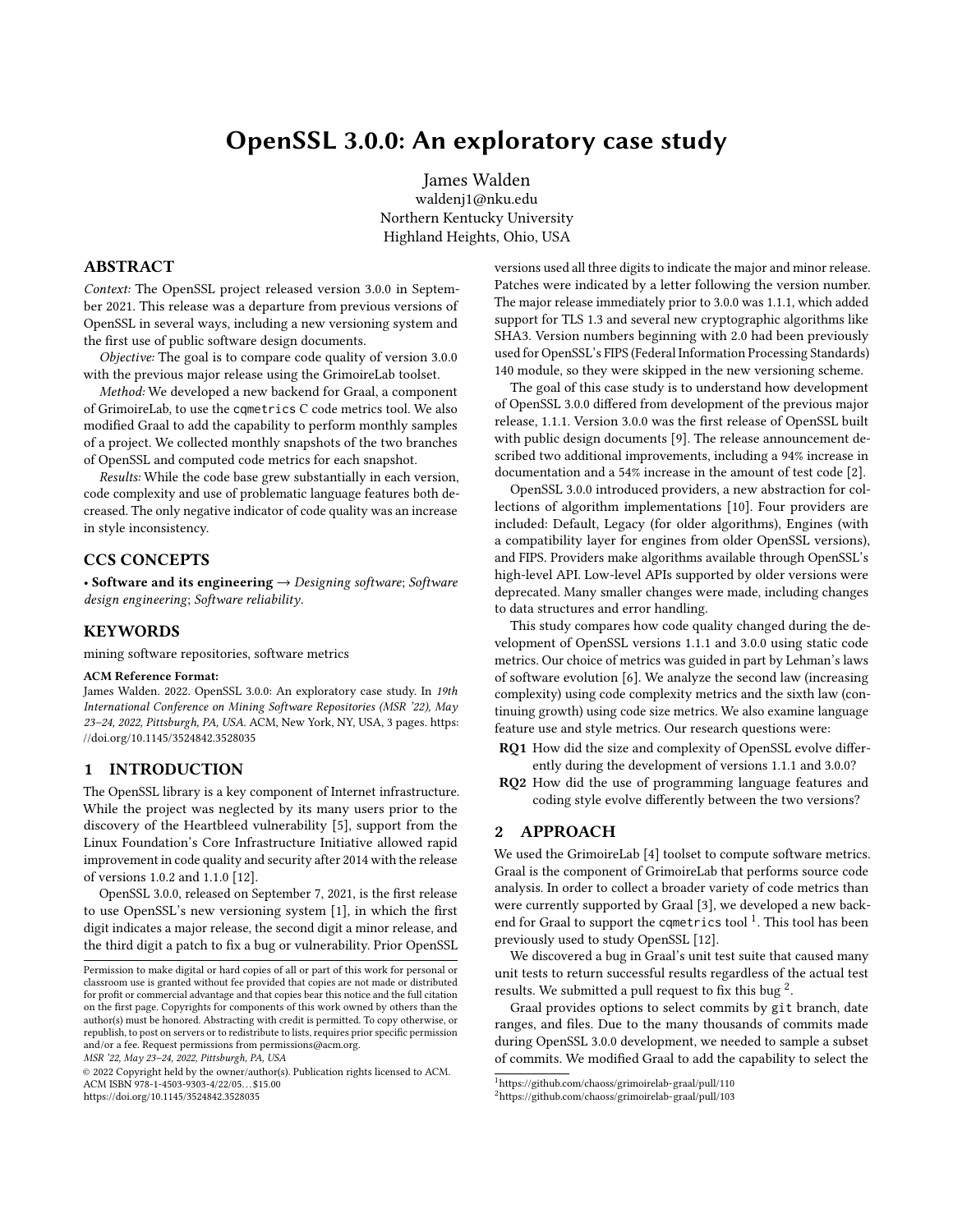Table 1: Size and Complexity Changes

<span id="page-1-0"></span>

|                      | OpenSSL 1.1.1 |          | OpenSSL 3.0.0 |          |
|----------------------|---------------|----------|---------------|----------|
| Metric               | Change        | Percent  | Change        | Percent  |
| Number of Files      | 168.00        | 16.3%    | 553.00        | 46.2%    |
| Lines of Code        | 68, 339.00    | 18.8%    | 183, 605.00   | 42.6%    |
| Number of Functions  | 2,068.00      | 25.5%    | 5,581.00      | 54.9%    |
| Mean Function Length | $-1.08$       | $-8.2%$  | $-1.23$       | $-10.2%$ |
| Cyclomatic (mean)    | $-0.59$       | $-9.8%$  | $-0.52$       | $-9.6%$  |
| Halstead (mean)      | $-187.00$     | $-16.2%$ | $-269.37$     | $-27.9%$ |

first commit made each month, so that we could construct monthly time series for each version. We plan to submit a pull request for this feature.

We examined both versions of OpenSSL from creation of the version's branch creation to the public release of the version. The OpenSSL 3.0.0 branch was created on the same day that version 1.1.1 was released. There are 26 months of OpenSSL 1.1.1.1 data and 37 months of OpenSSL 3.0.0 data. We analyzed snapshots of monthly code metrics starting from the creation of each branch through the announcement of a final, public release in git commit messages.

## 3 EXPLORATORY ANALYSIS

OpenSSL 3.0.0 is a significant redesign of OpenSSL, focused on the new providers abstraction. However, it retains backwards compatibility, deprecating but not removing low level APIs and retaining the Legacy provider to maintain access to old algorithms. This resulted in OpenSSL 3.0.0 being the largest version of OpenSSL, with 614,738 lines of code. It is 42.6% larger than OpenSSL 1.1.1, with its 431,113 lines of code. Significantly expanding a project while improving code quality is a challenge. We examine how well OpenSSL 3.0.0 rose to that challenge through our two research questions below.

#### 3.1 Size and Complexity

Our first research question focuses on the how the evolution of code size and complexity differed between versions 1.1.1 and 3.0.0 of OpenSSL. We find that while OpenSSL 1.1.1 substantially increased the size of the library, OpenSSL 3.0.0 added almost three times as much code. In both major releases, the number of functions increased substantially while mean function length decreased, showing an increased use of smaller functions. Many programmers find that smaller functions are easier to understand [\[7\]](#page-2-10).

Although both versions added a large amount of code, code complexity decreased over the course of their development. The mean cyclomatic complexity changed by -0.59 (-9.8%) in version 1.1.1 and by -0.52 (-9.6%) in version 3.0.0. The mean Halstead complexity changed by -187 (-16.2%) in version 1.1.1 and by -269.37 (-27.9%) in version 3.0.0. Code size and complexity metric changes over the development of both releases are summarized in Table [1.](#page-1-0) It seems plausible that the greater design effort focused on version 3.0.0 allowed code complexity to decrease while code size substantially increased.

Table 2: Language Feature Use

<span id="page-1-1"></span>

|                         | OpenSSL 1.1.1 |         | OpenSSL 3.0.0 |         |
|-------------------------|---------------|---------|---------------|---------|
| Metric                  | Change        | Percent | Change        | Percent |
| Number of gotos         | 1,369.00      | 19.0%   | 3.857.00      | 45.0%   |
| goto density            | 0.00          | 3.2%    | 0.00          | 4.2%    |
| Number of CPPs          | 3,036.00      | 10.7%   | 9,447.00      | 30.1%   |
| C preprocessor density  | $-0.01$       | $-4.0%$ | $-0.02$       | $-6.5%$ |
| Number of includes      | 921.00        | 17.4%   | 3,970.00      | 63.9%   |
| CPP include density     | 0.00          | 1.8%    | 0.01          | 17.8%   |
| Number of conditionals  | 169.00        | 12.2%   | 450.00        | 29.0%   |
| CPP conditional density | 0.00          | $-2.7%$ | 0.00          | $-7.3%$ |

### 3.2 Language Feature Use

Our second research question focuses on the how the evolution of programming lanaguage feature usage and coding style differed between versions 1.1.1 and 3.0.0 of OpenSSL. We examined language feature metrics as counts and densities. Densities refer to the count of a language feature per thousand lines of code. Normalizing metrics by lines of code allows us to make fair comparisons between the differently sized code bases.

An empirical study of GitHub projects suggested that use of goto for specific purposes like error handling was considered good practice by open source developers [\[8\]](#page-2-11). However, using C preprocessor conditionals for portability has been blamed for increasing the difficulty of reading and maintaining code [\[11\]](#page-2-12).Changes in both features over the development of both versions are summarized in Table [2.](#page-1-1)

<span id="page-1-2"></span>

Use of goto statements increased in both absolute numbers and density for both releases. The density of goto statements increases by 3.2% in version 1.1.1 and 4.2% in version 3.0.0 over the course of their development. Usage of goto in OpenSSL is focused on error handling, as approximately 80% of goto labels in both versions are err. The next two most common labels, end and done, make up another 10% of usage, further supporting the argument that the vast majority of goto statements are forward jumps to handle errors or deallocate resources.